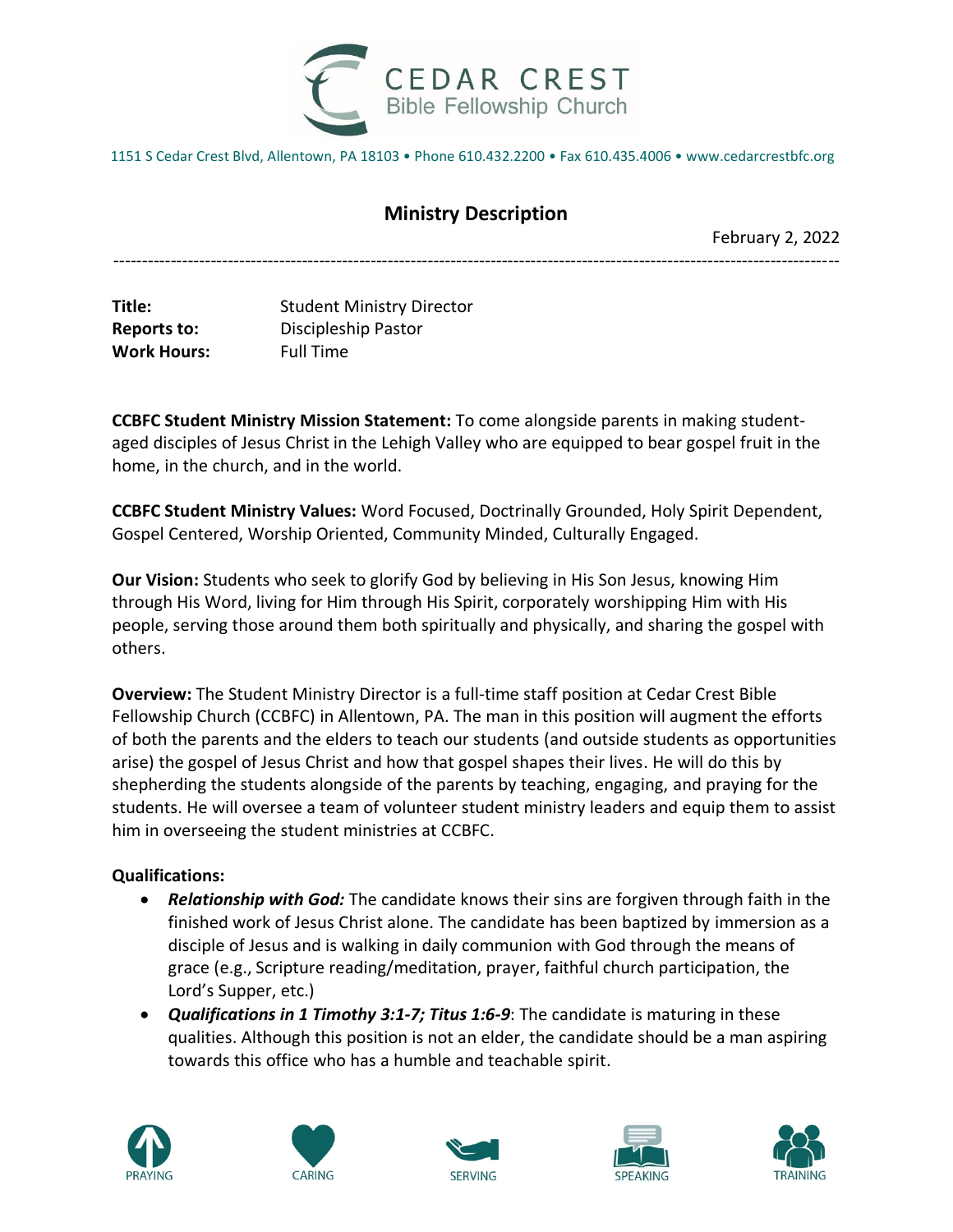

1151 S Cedar Crest Blvd, Allentown, PA 18103 • Phone 610.432.2200 • Fax 610.435.4006 • www.cedarcrestbfc.org

- *Doctrine:* The candidate is in full agreement with the Bible Fellowship Articles of Faith: <https://www.bfc.org/who-we-are/articles-of-faith/> and the BPL's: <https://www.bfc.org/who-we-are/biblical-principles-for-living/>
- *Philosophy of Ministry:* The candidate is in full agreement with the mission statement, core values, and vision of the Student Ministry (CCBFC Student Ministry Values listed above) and the broader church (these go hand in hand)
- *Experience:* The candidate has at least 2-3 years of experience leading and teaching students.
- *Education:* 4-year college degree or seminary degree in Bible, Theology, or Ministry preferred.
- *Membership:* The candidate will become a member of Cedar Crest Bible Fellowship Church
- *Ordination:* The candidate will pursue ordination in the Bible Fellowship Church within the first two years.
- *Clearances:* The candidate is willing and able to pass all child clearances (PA Child Abuse Clearance, Police Background Check, and FBI Fingerprinting).

## **Primary Responsibilities:**

- *Oversee Student Ministries:* Strive to ensure that all current ministries are staffed, attended, and are in line with our mission, core values, and vision.
	- o *Youth Group:* Activities, worship in song, teaching, small groups
	- o *Wednesday Night Programs:* Journeymen & Girl's Quest
	- o *Middle School Sunday School.*
	- o *High School Sunday School*
- *Teaching/Preaching:* Commit to both expositional and doctrinal teaching, making applications that are age appropriate and engaging.
	- o *Preach/teach through Scripture* (i.e., sequentially through books, thematically, etc.)
	- o *Teach Doctrine* (i.e., theological categories, topical studies, cultural challenges, etc.)
	- o *With the Discipleship Pastor, oversee and implement curriculum for all student ministries*
- *Shepherding:* Connect with and minister lovingly and respectfully to parents/guardians and students
	- o Visitation, counseling with students, supporting parents (when necessary)
- *Development:* Commitment to personal spiritual and professional growth
	- o Continually pursing personal and theological growth
	- o Willing to be mentored by the Pastoral Staff
- *Equipping/Training Leaders:* Lead, develop, and work with a team of qualified volunteers.
	- o *Recruit qualified leaders*
	- o *Hold and lead volunteer meetings*